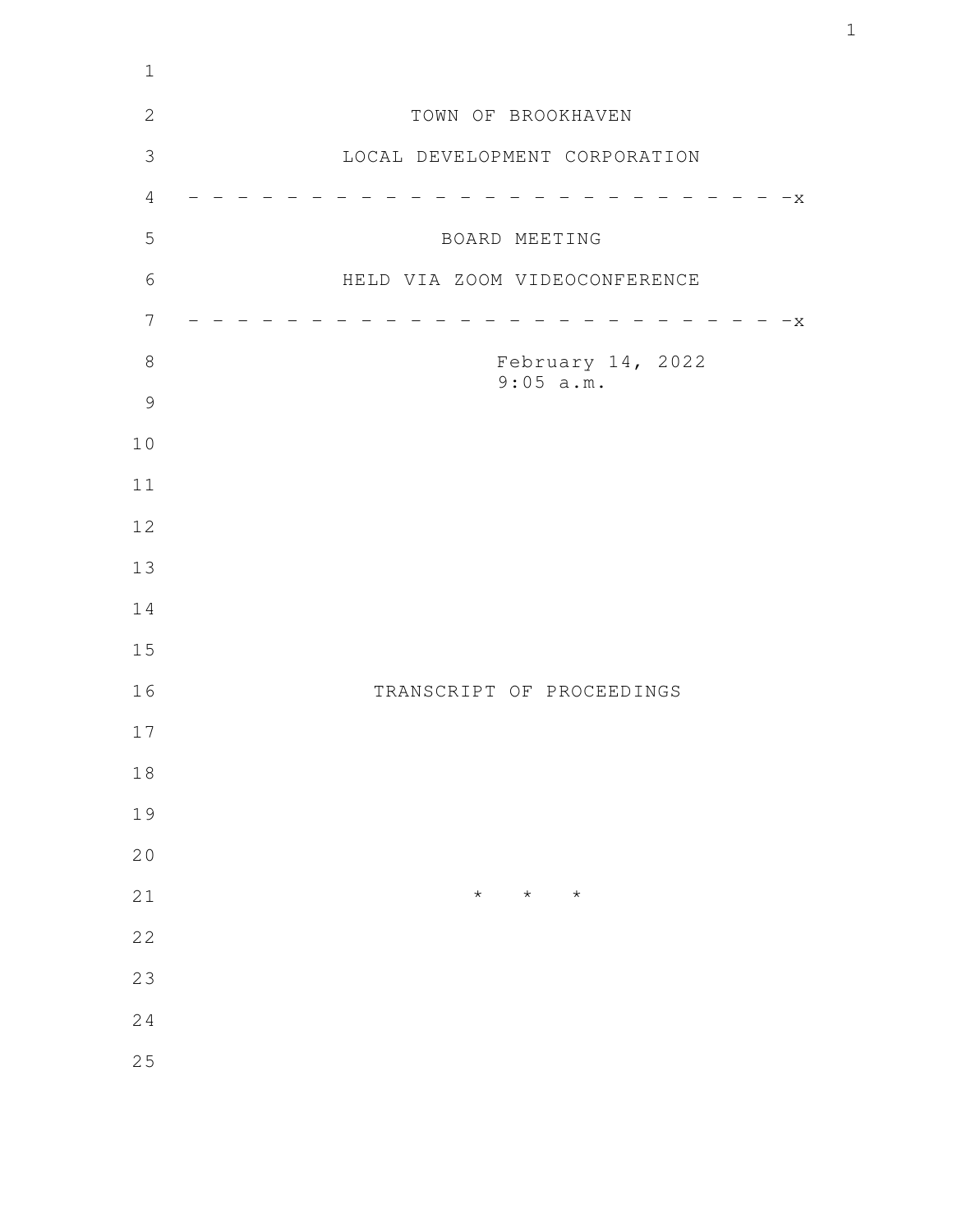| $\mathbf 1$ |                                                                                         |
|-------------|-----------------------------------------------------------------------------------------|
| 2           | APPEARANCES:                                                                            |
| 3           |                                                                                         |
| 4           | <b>MEMBERS:</b><br>FREDERICK C. BRAUN, III                                              |
| 5           | MARTIN G. CALLAHAN<br>FELIX J. GRUCCI, JR.                                              |
| 6           | LENORE PAPROCKY<br>GARY POLLAKUSKY                                                      |
| 7           | ANN-MARIE SCHEIDT                                                                       |
| 8           |                                                                                         |
| 9           | ALSO PRESENT:                                                                           |
| 10          | LISA M.G. MULLIGAN, CHIEF EXECUTIVE OFFICER<br>LORI J. LaPONTE, CHIEF FINANCIAL OFFICER |
| 11          | JOCELYN LINSE, EXECUTIVE ASSISTANT<br>TERRI ALKON, ADMINISTRATIVE ASSISTANT             |
| 12          | AMY ILLARDO, ADMINISTRATIVE ASSISTANT<br>WILLIAM F. WEIR, ESQ., NIXON PEABODY           |
| 13          |                                                                                         |
| 14<br>15    |                                                                                         |
| 16          |                                                                                         |
| 17          | $\star$ $\star$ $\star$                                                                 |
| 18          |                                                                                         |
| 19          |                                                                                         |
| 20          |                                                                                         |
| 21          |                                                                                         |
| 22          |                                                                                         |
| 23          |                                                                                         |
| 24          |                                                                                         |
| 25          |                                                                                         |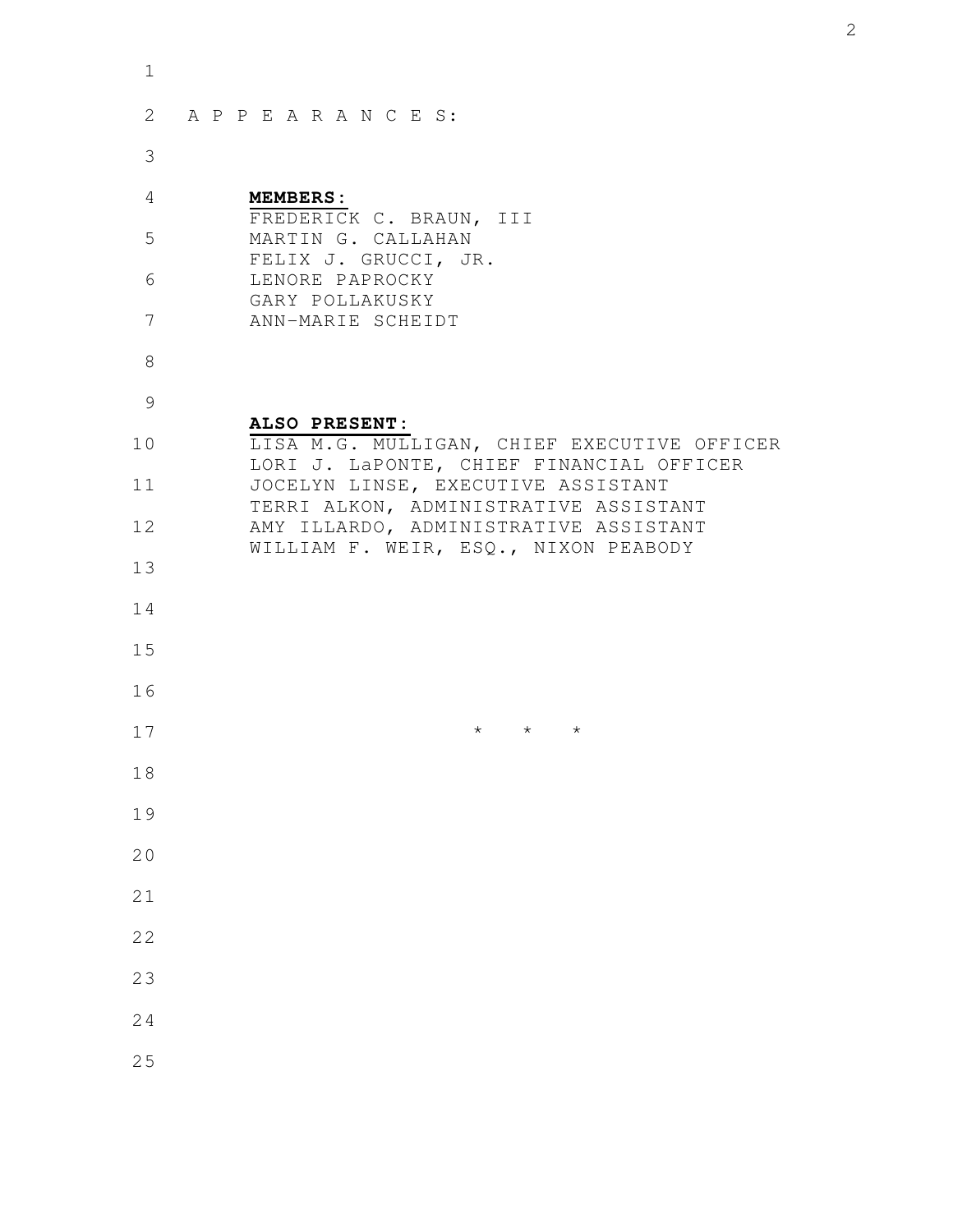MR. BRAUN: It is 9:05. This is Monday, February 14th. Happy Valentine's Day for everyone. We'll start with the Local Development Corporation. The following board members are present: Mr. Callahan, Mr. Grucci, Ms. Paprocky, Mr. Pollakusky, Mr. Braun. A quorum is present. Minutes of our meeting of January 12th have been circulated to everyone. May I have a motion to accept, please? MR. GRUCCI: So moved. MR. BRAUN: Thank you, Mr. Grucci. Second? (No response.) MR. BRAUN: Is there a second? MR. POLLAKUSKY: Second. MR. BRAUN: Thank you. Are there any questions? (No response.) MR. BRAUN: On the vote, Mr. Callahan? (No response.) MR. BRAUN: Marty, you may be muted. MS. MULLIGAN: You are. 1 2 3 4 5 6 7 8 9 10 11 12 13 14 15 16 17 18 19 20 21 22 23 24 25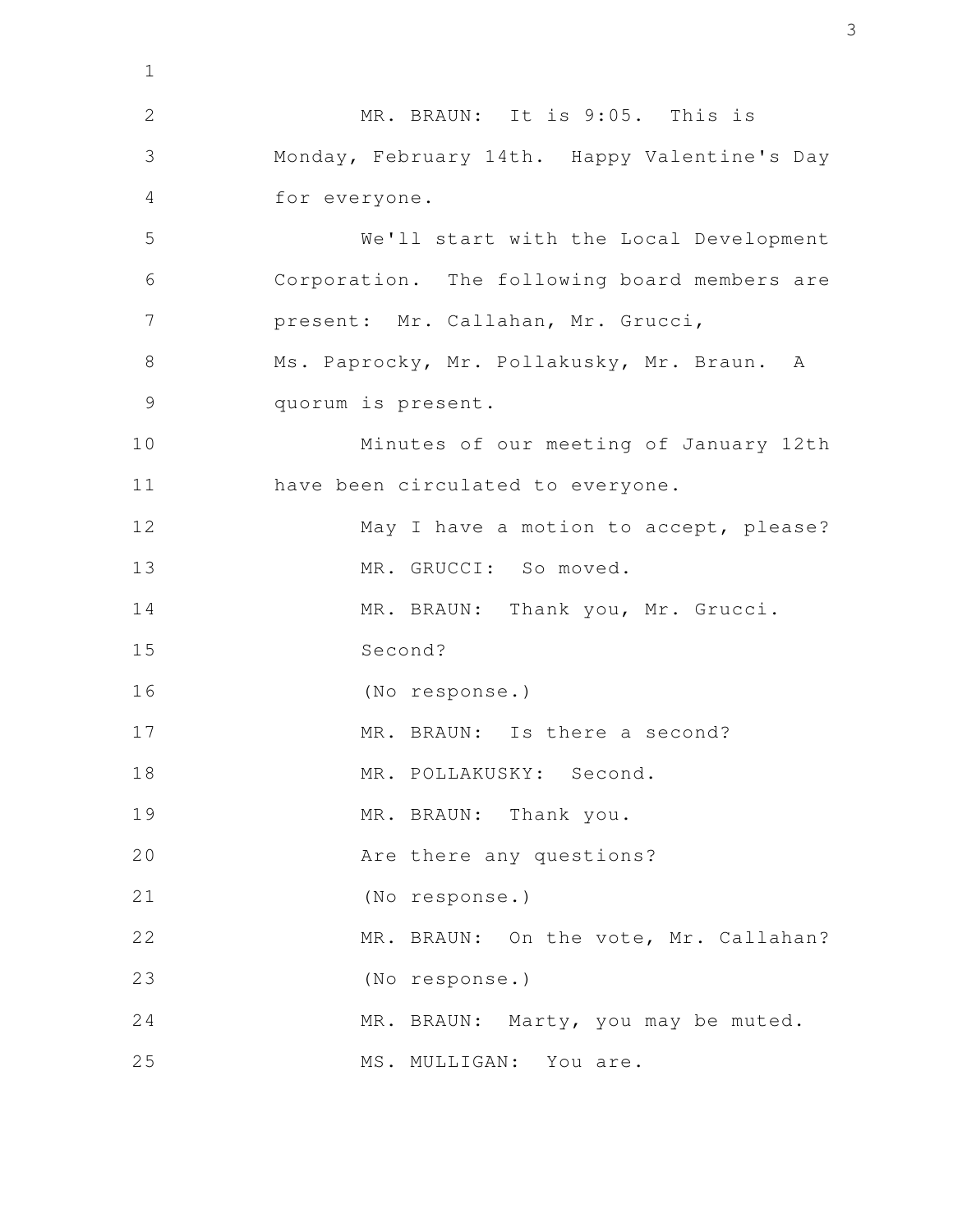| $\mathbf 1$    |                                                |
|----------------|------------------------------------------------|
| $\mathbf{2}$   | MR. GRUCCI: Yeah, Marty's muted.               |
| 3              | MR. CALLAHAN: Yes. Sorry.                      |
| $\overline{4}$ | MR. BRAUN: Thank you.                          |
| 5              | Mr. Grucci?                                    |
| 6              | MR. GRUCCI: Yes.                               |
| 7              | MR. BRAUN: Ms. Paprocky?                       |
| 8              | MS. PAPROCKY: Yes.                             |
| $\mathcal{G}$  | MR. BRAUN: Mr. Pollakusky?                     |
| 10             | MR. POLLAKUSKY: Yes.                           |
| 11             | MR. BRAUN: Mr. Braun votes yes.                |
| 12             | The motion carries.                            |
| 13             | I'll turn it over to Lori for our              |
| 14             | financial report.                              |
| 15             | MS. MULLIGAN: I just want to add to            |
| 16             | the minutes that it's 9:06 and Ms. Scheidt has |
| 17             | joined the meeting.                            |
| 18             | MR. BRAUN: Good morning, Ann-Marie.            |
| 19             | MS. SCHEIDT: Good morning. Sorry to            |
| 20             | be late. When I got down to the kitchen, no    |
| 21             | one had made coffee yet, so I had to make it   |
| 22             | myself.                                        |
| 23             | MR. BRAUN: Lori.                               |
| 24             | MS. LaPONTE: Okay.                             |
| 25             | Included in your package is the                |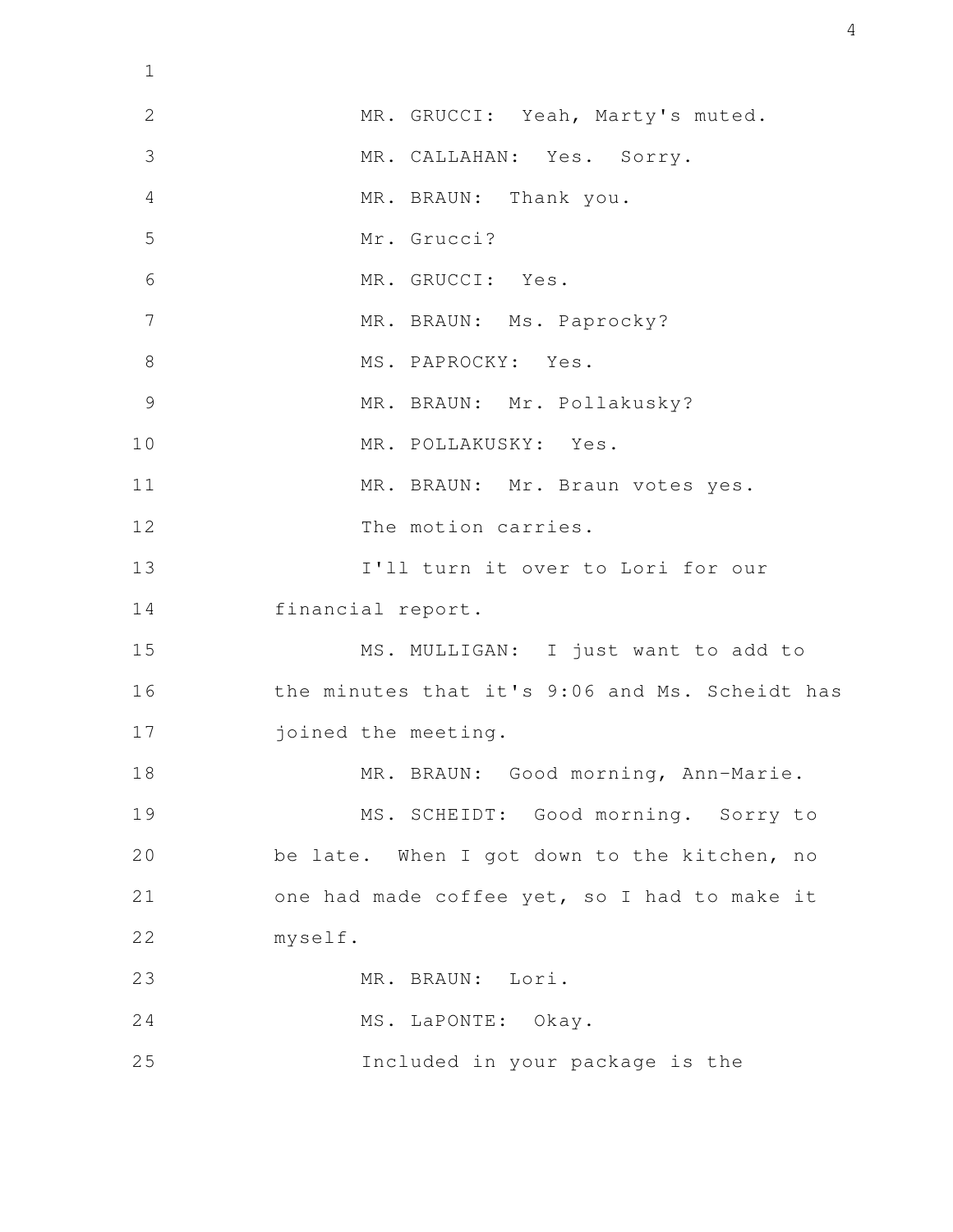December LDC operating results year-to-date and for the month. As mentioned, there's no activity during the current year or the current month other than interest and our recurring expenses for insurance and also our accounting fees and legal transcription. So these are the numbers also for year-to-date. The audit is currently in progress. At this point, it looks like the numbers will stay as presented. We are probably -- not probably, we will be setting up a meeting in March to have the audit results approved and reviewed at a later time. Is there any questions? MR. BRAUN: Lori, just as we discussed earlier, those have to be approved in March so we can file PARIS by the 31st of March; is that correct? MS. LaPONTE: That's correct. And PARIS is pretty much underway, we've been inputting all the results. MR. BRAUN: May I have a motion to accept her report, please? 2 3 4 5 6 7 8 9 10 11 12 13 14 15 16 17 18 19 20 21 22 23 24 25

1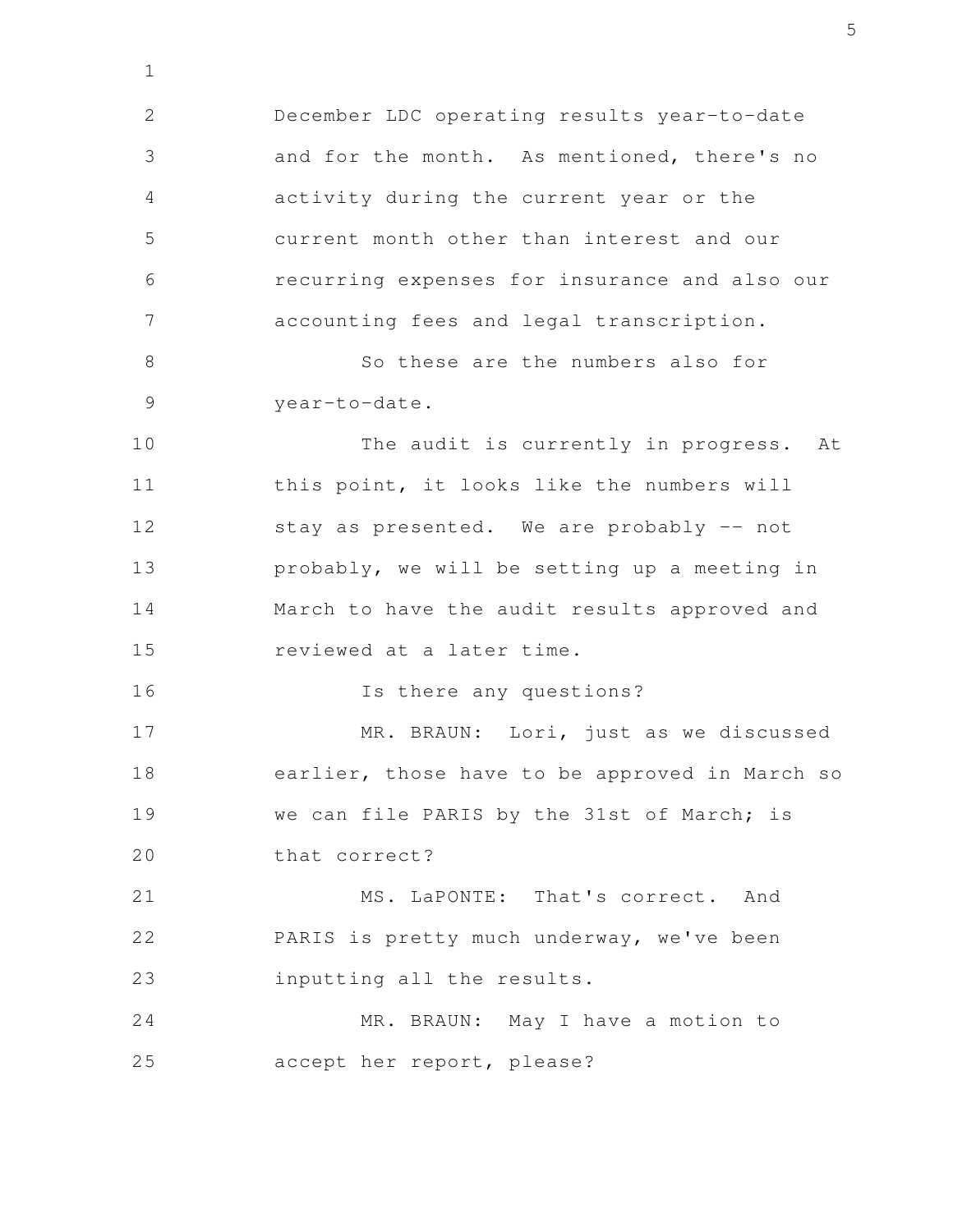| $\mathbf 1$ |                                                |
|-------------|------------------------------------------------|
| 2           | MR. POLLAKUSKY: So moved.                      |
| 3           | MS. SCHEIDT: Second.                           |
| 4           | MR. BRAUN: Thank you and Ann-Marie was         |
| 5           | the second.                                    |
| 6           | On the vote, Mr. Callahan?                     |
| 7           | MR. CALLAHAN: Yes.                             |
| $8\,$       | MR. BRAUN: Mr. Grucci?                         |
| 9           | MR. GRUCCI: Yes.                               |
| 10          | MR. BRAUN: Ms. Paprocky?                       |
| 11          | MS. PAPROCKY: Yes.                             |
| 12          | MR. BRAUN: Mr. Pollakusky?                     |
| 13          | MR. POLLAKUSKY: Yes.                           |
| 14          | MR. BRAUN: Ms. Scheidt?                        |
| 15          | MS. SCHEIDT: Yes.                              |
| 16          | MR. BRAUN: Mr. Braun votes yes.                |
| 17          | That motion carries. Thank you.                |
| 18          | MS. LaPONTE: The other item in my              |
| 19          | report is I just want to mention that all of   |
| 20          | our payments have been made timely for any     |
| 21          | taxes withheld or any other required payments, |
| 22          | they have been made timely.                    |
| 23          | MR. BRAUN: Did you need to designate           |
| 24          | the newspaper?                                 |
| 25          | MS. MULLIGAN: Yes.                             |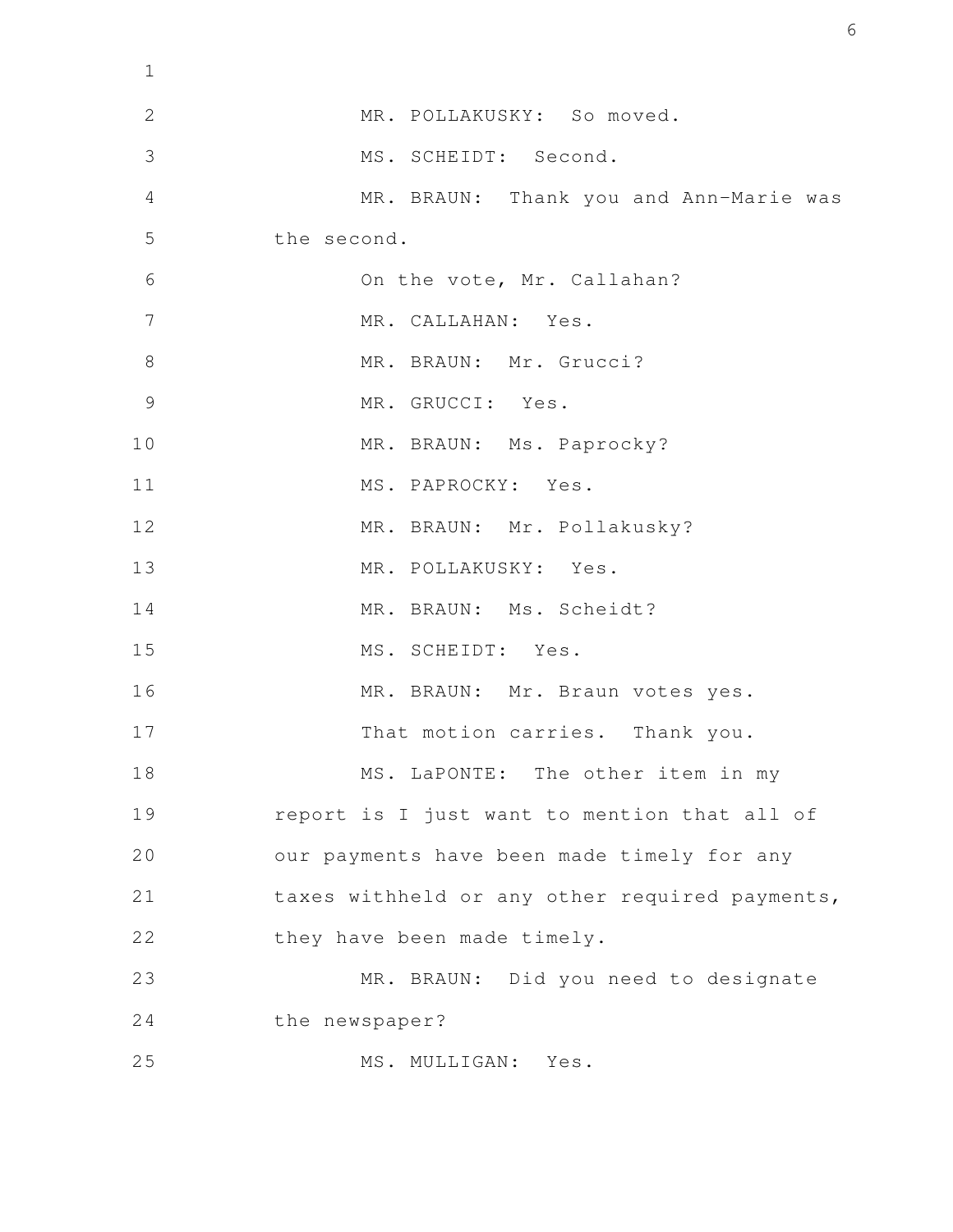So we have two other items that are on the agenda, two resolutions. One of them is the designation of a newspaper. So I notice that the Town Board adopts a newspaper of record basically or newspapers of record every year and I checked with Annette and she suggested that we do the same thing. We, I would say exclusively as far as our public hearing notices are concerned, use Newsday. We can either follow what the Town does and adopt -- just follow their resolution or we can just adopt Newsday. Annette is not on yet, but, Bill, do you have thoughts on this? MR. WEIR: Yeah. The newspaper, you know, for both tax purposes, you know, for (inaudible) notices as well as even the General Municipal Law should be one of at least townwide circulation and I'm not sure any of the local newspapers are completely townwide, so I think you are stuck with Newsday. MS. MULLIGAN: Okay. 1 2 3 4 5 6 7 8 9 10 11 12 13 14 15 16 17 18 19 20 21 22 23 24 25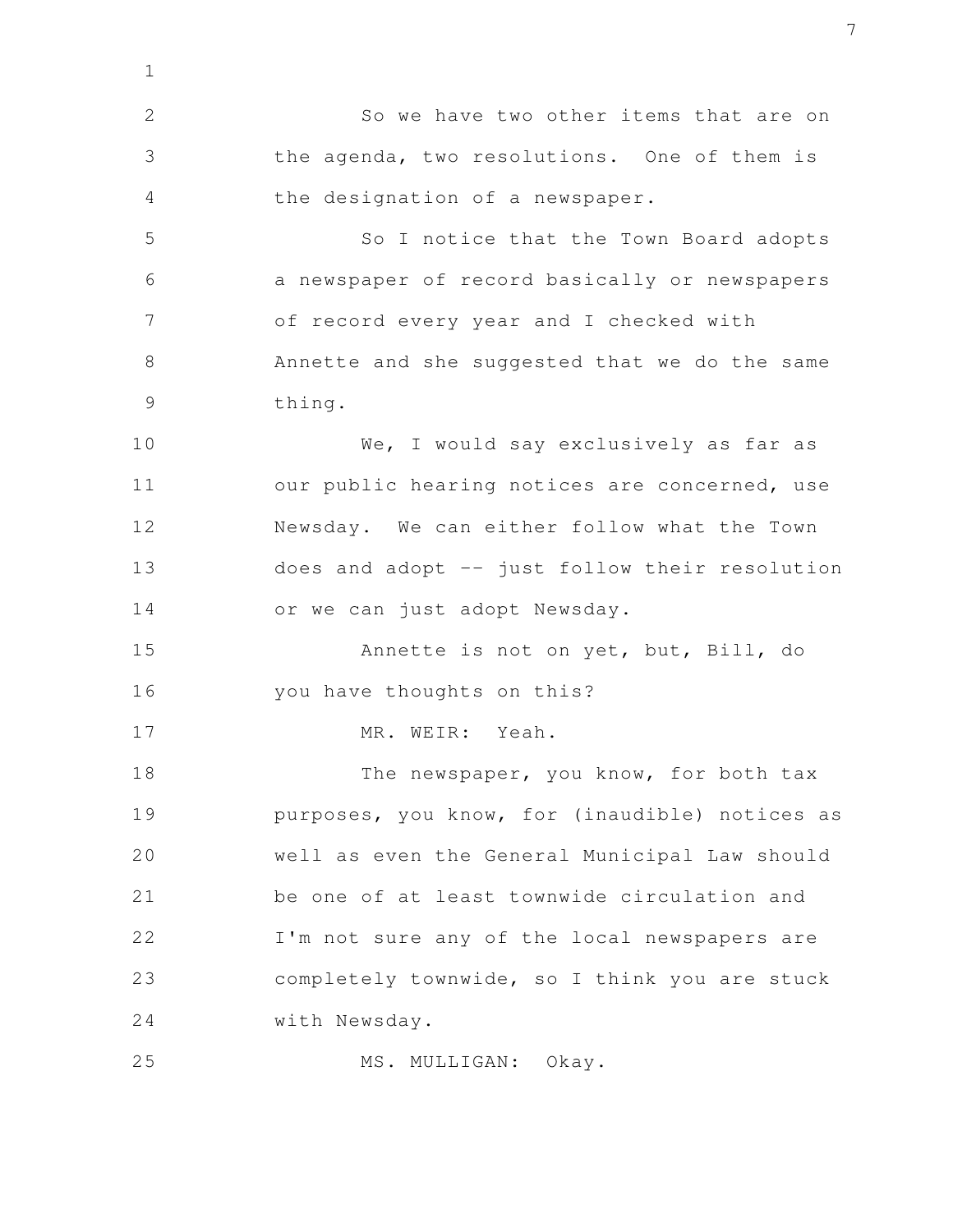| $\mathbf 1$   |                                                |
|---------------|------------------------------------------------|
| $\mathbf{2}$  | So that's the --                               |
| 3             | MR. WEIR: Who --                               |
| 4             | MS. MULLIGAN: What was that, Bill?             |
| 5             | MR. WEIR: I said who does the Town             |
| 6             | use?                                           |
| 7             | MS. MULLIGAN: They have a whole list.          |
| 8             | They -- I think they use Newsday for their     |
| $\mathcal{G}$ | official notices, but then they also run some  |
| 10            | things or at least in that resolution they had |
| 11            | all the local, sort of the smaller newspapers  |
| 12            | and I guess maybe that's when they want        |
| 13            | something that's in a targeted area.           |
| 14            | MR. BRAUN: Why don't we make an                |
| 15            | official resolution to adopt Newsday as our    |
| 16            | newspaper of record?                           |
| 17            | May I have a motion, please?                   |
| 18            | MS. SCHEIDT: So moved.                         |
| 19            | MR. BRAUN: Thank you, Ann-Marie.               |
| 20            | Second?                                        |
| 21            | MR. CALLAHAN: Second.                          |
| 22            | MR. BRAUN: Thank you.                          |
| 23            | On the vote, Mr. Callahan?                     |
| 24            | MR. CALLAHAN: Yes.                             |
| 25            | MR. BRAUN: Mr. Grucci?                         |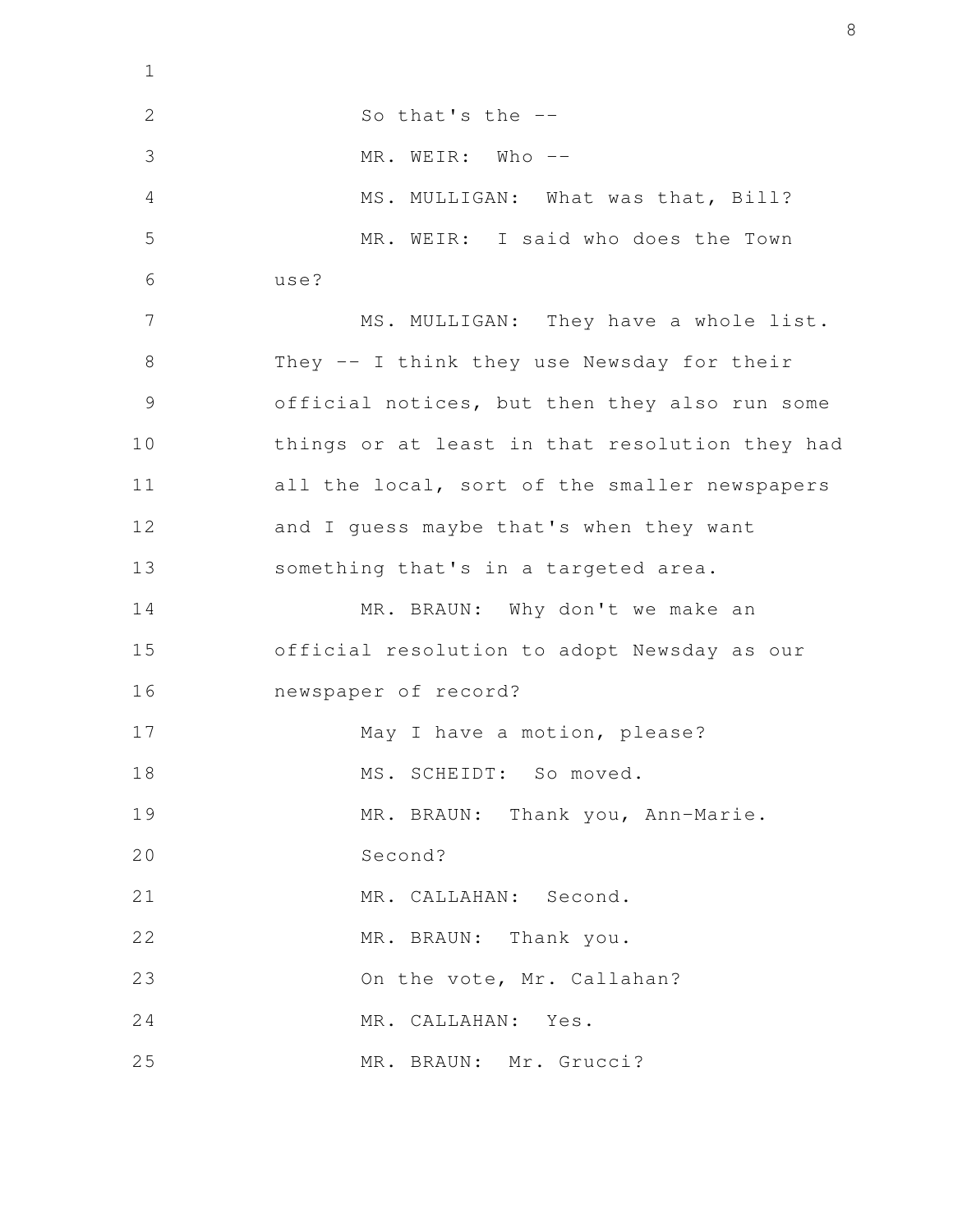| $\mathbf{1}$   |                                               |
|----------------|-----------------------------------------------|
| $\mathbf{2}$   | MR. GRUCCI: Yes.                              |
| 3              | MR. BRAUN: Ms. Paprocky?                      |
| $\overline{4}$ | MS. PAPROCKY: Yes.                            |
| 5              | MR. BRAUN: Mr. Pollakusky?                    |
| 6              | MR. POLLAKUSKY: Yes.                          |
| 7              | MR. BRAUN: Ms. Scheidt?                       |
| 8              | MS. SCHEIDT: Yes.                             |
| $\mathcal{G}$  | MR. BRAUN: Mr. Braun votes yes.               |
| 10             | The motion carries.                           |
| 11             | MS. MULLIGAN: The next item on the            |
| 12             | agenda is some updates to our conflict of     |
| 13             | interest policy.                              |
| 14             | I notice that we had in our policy that       |
| 15             | . I'm sorry, I just got a thing, I think      |
| 16             | Annette is trying to get -- Joce, can you --  |
| 17             | MS. LINSE: I saw it, too, I'm emailing        |
| 18             | her right now.                                |
| 19             | MS. MULLIGAN: Okay, thank you so much.        |
| 20             | I notice that our conflict of interest        |
| 21             | policy states that you're supposed to alert   |
| 22             | our Governance Committee if you have a        |
| 23             | conflict and given that our Governance        |
| 24             | Committee meets two or three times a year, it |
| 25             | just seems a little bit awkward and more      |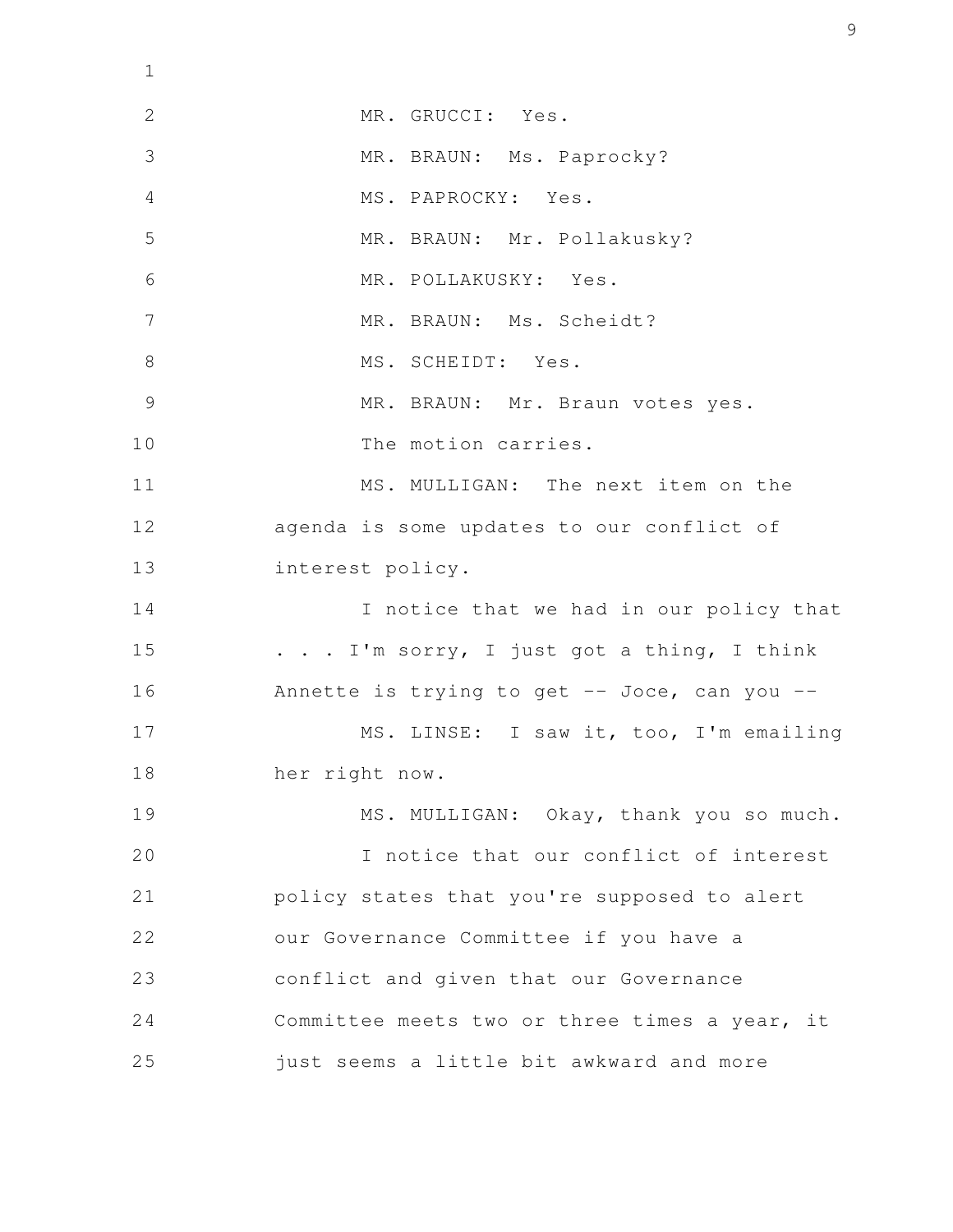effective, in talking to Annette, would be for us to change that policy so that you have to alert the full board, which is, you know, as we're working through projects and as conflicts come up, that's what we've been doing. MR. WEIR: And it should also be the full board and the general counsel. MS. MULLIGAN: I'm sorry, it does say general counsel. The only piece that I was changing was from Governance Committee to full board. So I just wanted to  $--$  I suggest that edit. MR. BRAUN: Bill, do we need that in the form of a resolution? MS. MULLIGAN: Yes. MR. BRAUN: Somebody care to make that, move that, please? MS. SCHEIDT: So moved. MR. BRAUN: Thank you, Ann-Marie. Second? MR. GRUCCI: Second. MR. BRAUN: Any questions about that? 2 3 4 5 6 7 8 9 10 11 12 13 14 15 16 17 18 19 20 21 22 23 24 25

1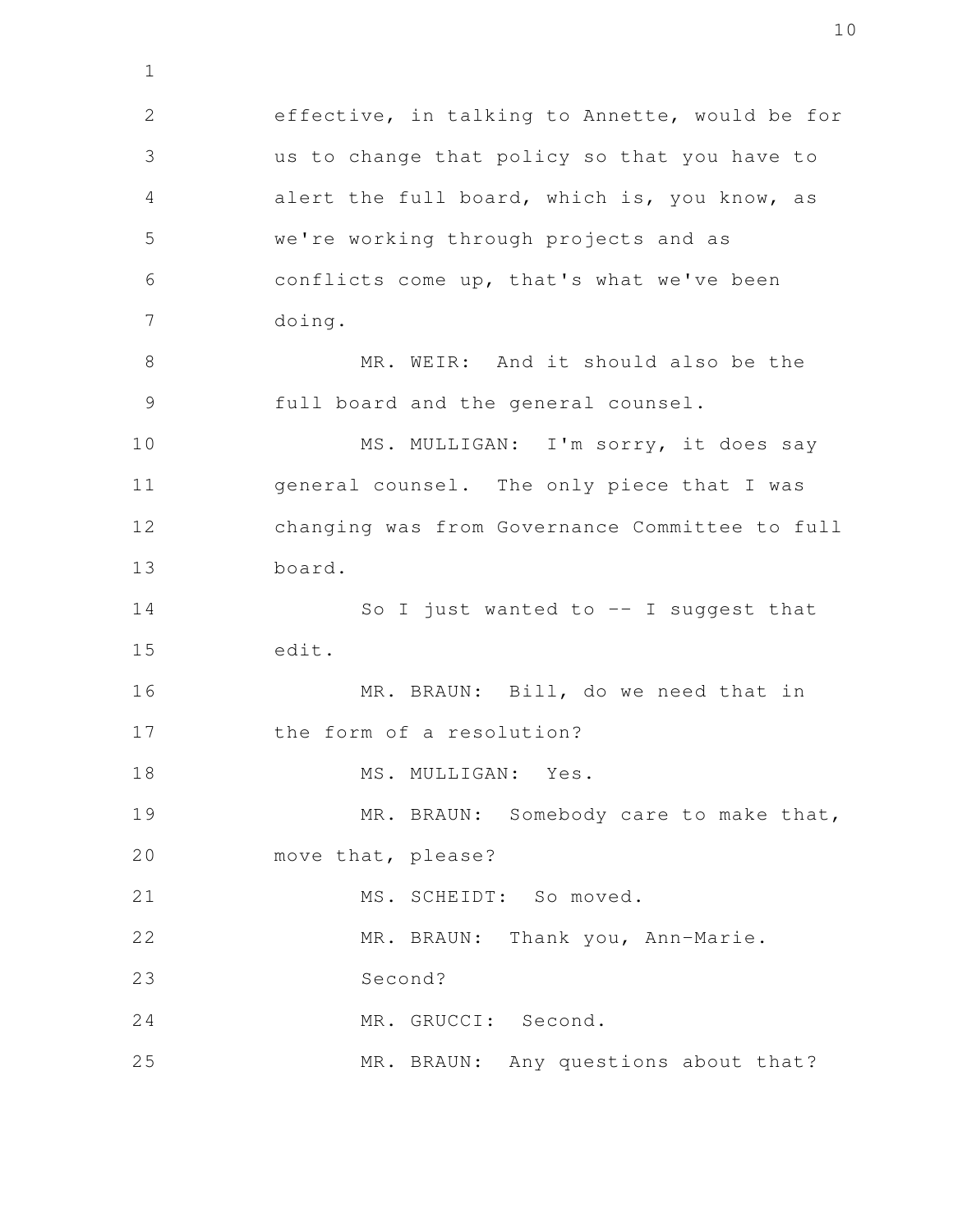| $\mathbf 1$    |                                       |
|----------------|---------------------------------------|
| $\mathbf{2}$   | (No response.)                        |
| 3              | MR. BRAUN: On the vote then,          |
| 4              | Mr. Callahan?                         |
| 5              | MR. CALLAHAN: Yes.                    |
| 6              | MR. BRAUN: Mr. Grucci?                |
| $\overline{7}$ | MR. GRUCCI: Yes.                      |
| $8\,$          | MR. BRAUN: Ms. Paprocky?              |
| $\overline{9}$ | MS. PAPROCKY: Yes.                    |
| 10             | MR. BRAUN: Mr. Pollakusky?            |
| 11             | MR. POLLAKUSKY: Yes.                  |
| 12             | MR. BRAUN: Ms. Scheidt?               |
| 13             | MS. SCHEIDT: Yes.                     |
| 14             | MR. BRAUN: Mr. Braun votes yes.       |
| 15             | The motion carries.                   |
| 16             | Lisa, is there anything else?         |
| 17             | MS. MULLIGAN: No, that's all I have   |
| 18             | for the LDC.                          |
| 19             | Did anyone have anything else?        |
| 20             | (No response.)                        |
| 21             | MR. BRAUN: If not, I'll take a motion |
| 22             | to adjourn the meeting of the Local   |
| 23             | Development Corporation.              |
| 24             | MS. MULLIGAN: At 9:12 a.m.            |
| 25             | MR. BRAUN: At 9:12 a.m., correct.     |